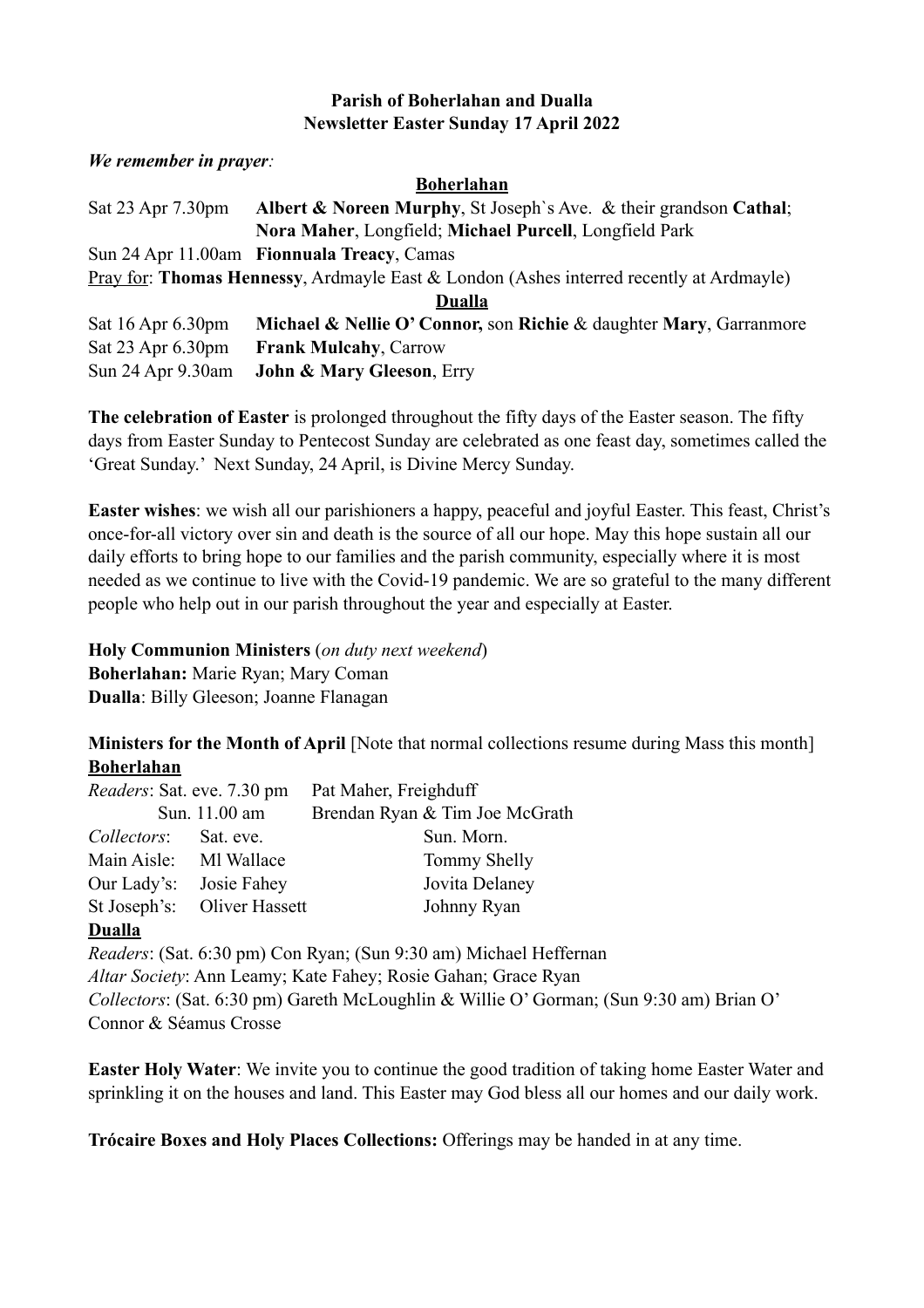**The Second Collection** was taken up last weekend. This traditionally would have been the Priests' Easter Collection. We really appreciate your support helping us to meet our diocesan targets. Your loyalty and generosity always gives us hope. If you missed out you may hand in your envelope at any time.

**Parish Pastoral Team**: Sincere thanks to the helpers who have distributed *Seeds of Hope* to most of the homes of the parish. It is a pastoral plan to be worked on by the parishes in the years ahead. In the booklet there are many good suggestions to help parishes in nurturing the faith we have received. Next weekend we launch the first celebration with the theme of Celebrating People; Sharing Hope. We plan to have a series of such events over time that will enable us to live our faith in ever more positive ways.

**Scoil San Isadóir Book Launch:** On behalf of the Editorial committee of our recent publication *From Nodstown to St Isidore's* I want to thank you sincerely for your support and generosity last Sunday and for turning out in such large numbers. We hope you enjoy the book and the sharing of happy memories from your schooldays. Books may be purchased from Committee members and also from the school after the Easter holidays. Happy Easter to all—Muinteoir Máire.

# **Covid and Safety in Church**

Here are some of the important current guidelines for our parish:

- 1. We suggest to those coming into the church to wear a face covering.
- 2. Please consider sanitising your hands entering and leaving the church.
- 3. Please continue to receive Holy Communion in the hand.
- 4. Current guidelines for choirs and singers remain in place.
- 5. The Collection Box is in the porch of the Church if you wish to make a contribution. Note that normal collections during Mass return in April.
- 6. Guidelines are aimed at protecting and reassuring. We ask everyone to use good common sense in regard to these measures. We thank you for your wonderful cooperation thus far.

**Community Website:** This week www.boherlahandualla.ie has photos taken by Tom Ryan at last Sunday's launch of *From Nodstown To St Isidore's*. You will also find information on the Diocesan Pastoral Plan: *Seeds of Hope*. Details about its commencement in the parish and suggestions for how we can participate are included. Please send any material for the community website to editor@boherlahandualla.ie.

# **Prayer to St Roch (Protector against infectious diseases)**

O Blessed St Roch, Patron of the sick, look with mercy on those who suffer illness. Your power was so great when you were in this world, that by the sign of the Cross, many were healed of their diseases. Now that you are in heaven, your power is no less. Offer to God our intentions and tears and obtain for us the physical and spiritual health we seek. This we ask through Jesus Christ our Lord. Amen.

St Roch: Pray for us, that we may be relieved from all diseases of body and soul.